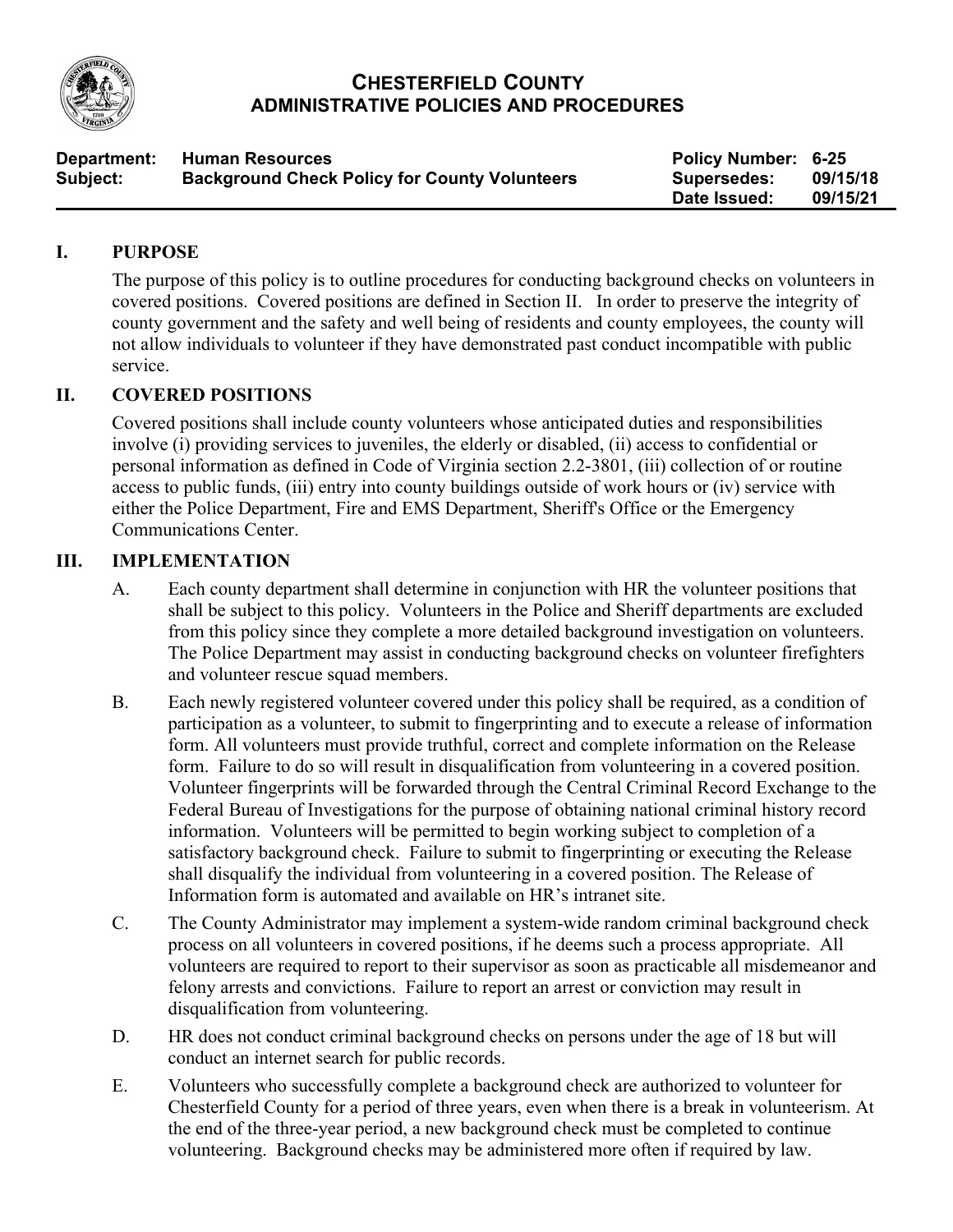## **IV. APPLICABLE DATA BASES**

HR shall process fingerprints and each Release form received from a volunteer in order to receive information from the Central Criminal Record Exchange ("CCRE") maintained by the State Police; the Sex Offender and Crimes Against Minors Registry from State Police; and the Court Access Information System ("CAIS") maintained by the Virginia Supreme Court and local Police records as deemed necessary by the county's background investigator.

# **V. BARRIER CRIMES/DISPOSITIONS**

The services of a volunteer shall not be accepted if the results of the background check show that the person has ever been convicted of any of the following crimes as set out in Title 18.2 of the *Code of Virginia* as may be amended or equivalent offenses in another state:

## A. **Crimes Against the Person**

- 1. Murder and manslaughter (§ 18.2-30 et seq.)
- 2. Malicious wounding by mob (§ 18.2-41)
- 3. Abduction (§§ 18.2-47A, -48)
- 4. Felony assault and bodily wounding (§ 18.2-51 et seq.)
- 5. Robbery (§ 18.2-58)
- 6. Carjacking (§ 18.2-58.1)
- 7. Extortion and other threats (§§ 18.2-59, -60)
- 8. Sexual assault (§ 18.2-61 et seq.)
- 9. Felony stalking (§ 18.2-60.3)
- 10. Any other felonies against the person as defined by the Code of Virginia
- 11. Convictions of any attempts or conspiracies to commit any of the aforesaid crimes

### B. **Crimes Against Property**

- 1. Felony arson (§ 18.2-77 et seq.)
- 2. Burglary (§ 18.2-89 et seq.)
- 3. Convictions of any attempts or conspiracies to commit any of the aforesaid crimes

# C. **Crimes Involving Health and Safety**

- 1. Felony conviction relating to distribution of drugs. (§18.2-247 et seq.)
- 2. Felony possession of drugs within eight (8) years of the date of application (§18.2-247 et seq.)
- 3. Drive-by shooting (§ 18.2-286.1)
- 4. Use of machine gun in a crime of violence (§ 18.2-289)
- 5. Aggressive use of machine gun (§ 18.2-290)
- 6. Use of sawed off shot gun in crime of violence (§ 18.2-300A)
- 7. Felonious discharge of firearms within or at occupied dwellings (§ 18.2-279)
- 8. Convictions of any attempts or conspiracies to commit any of the aforesaid crimes

# D. **Crimes Involving Morals and Decency**

- 1. Failing to secure medical attention for injured child (§ 18.2-314)
- 2. Pandering (§ 18.2-355)
- 3. Crimes against nature involving children (§ 18.2-361)
- 4. Taking indecent liberties with children (§§ 18.2-370, -370.1)
- 5. Abuse and neglect of children (§ 18.2-371.1)